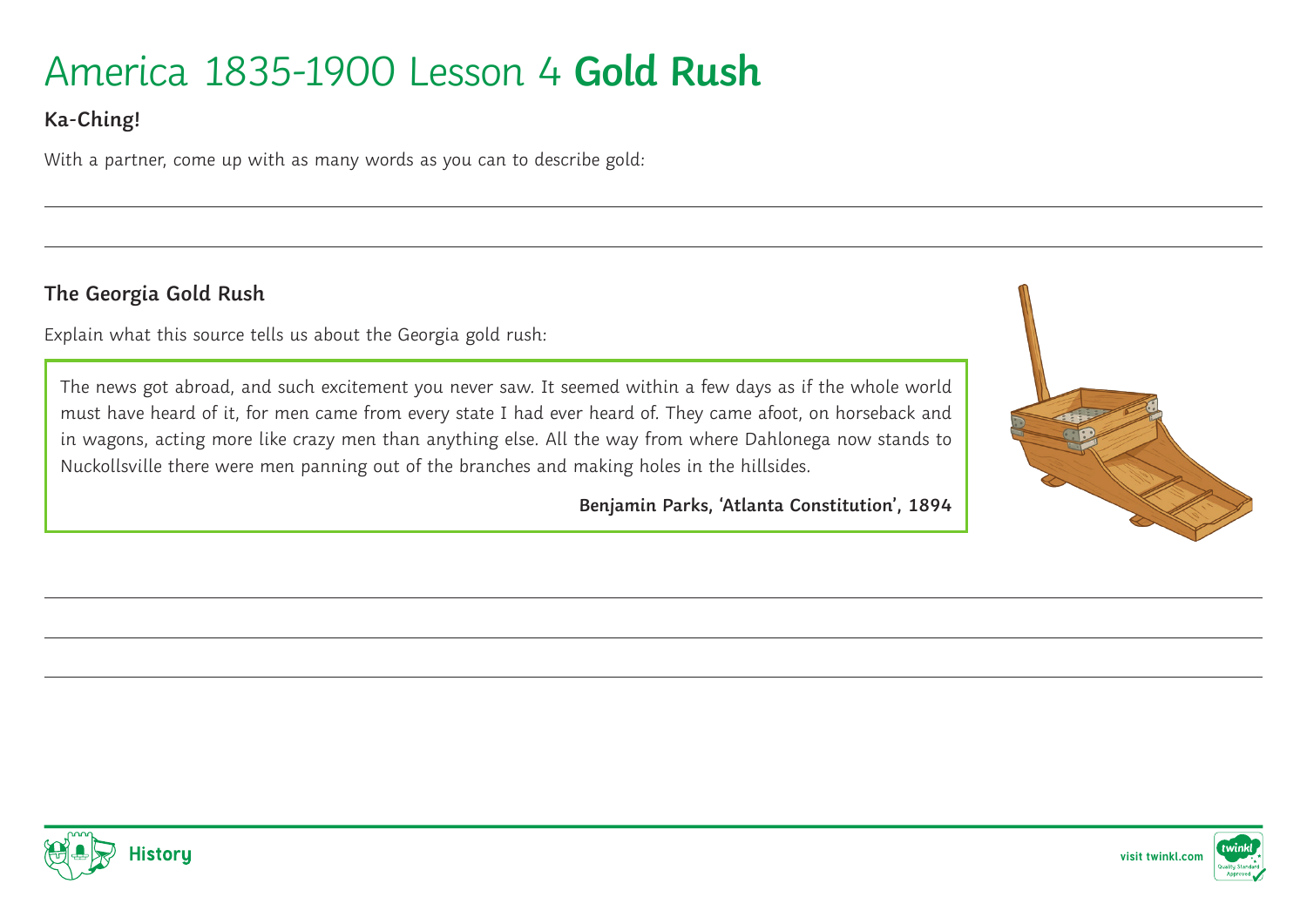## **An International Event**

For each person who came to California during the gold rush, record their key information here. Discuss the answers with the rest of your group.

|                       | Why did they go to California? | How did they benefit from the gold<br>rush, (if at all)? | An interesting fact. |
|-----------------------|--------------------------------|----------------------------------------------------------|----------------------|
| <b>Emperor Norton</b> |                                |                                                          |                      |
|                       |                                |                                                          |                      |
| Joaquin Murrieta      |                                |                                                          |                      |
|                       |                                |                                                          |                      |
| Levi Strauss          |                                |                                                          |                      |
|                       |                                |                                                          |                      |
| Ling Sing             |                                |                                                          |                      |
|                       |                                |                                                          |                      |
| Lotta Crabtree        |                                |                                                          |                      |
|                       |                                |                                                          |                      |



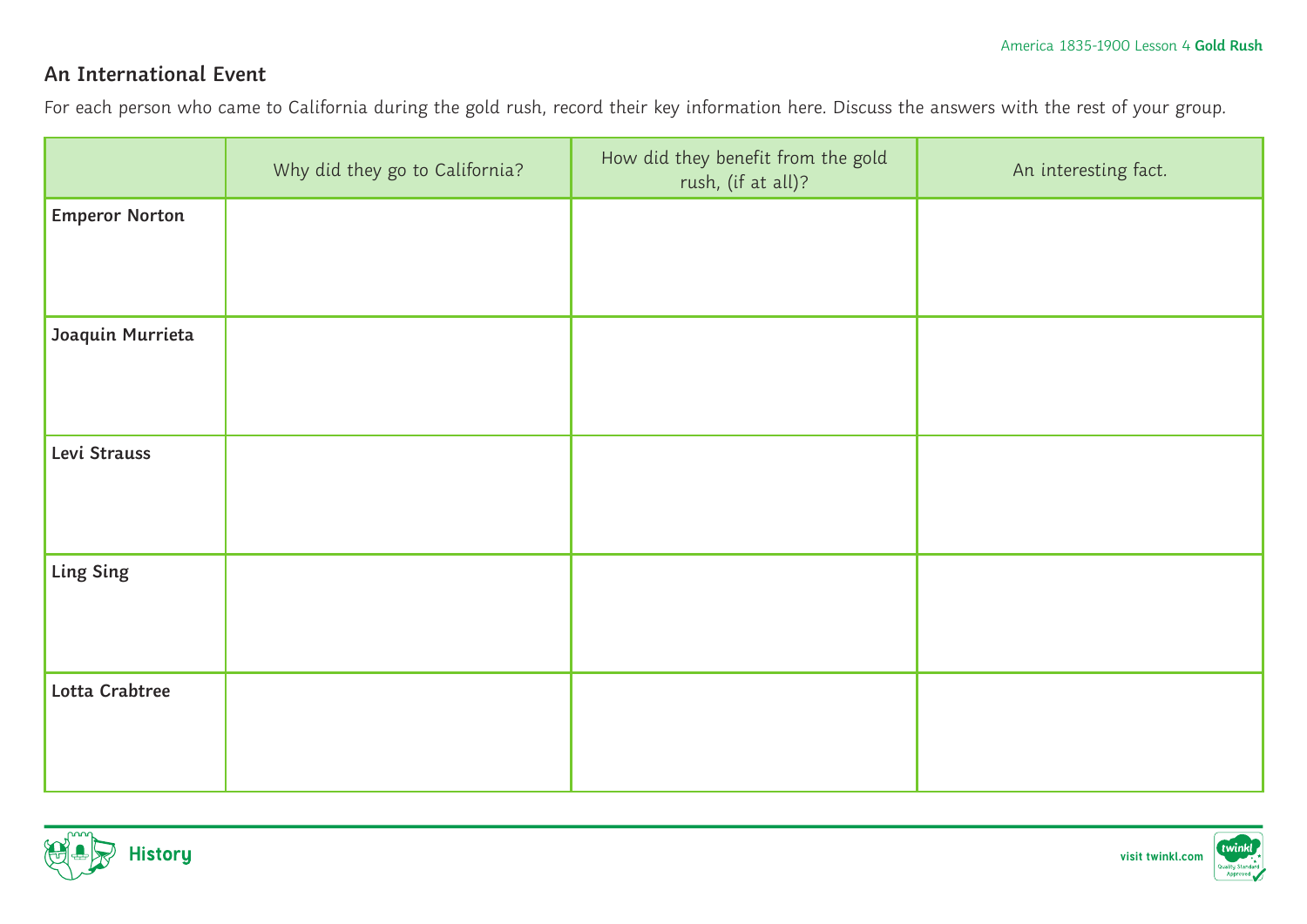### **How Did People Mine?**

For each mining method, explain how it worked.



### **Environmental Impact**

Describe two ways that the California gold rush affected the environment.